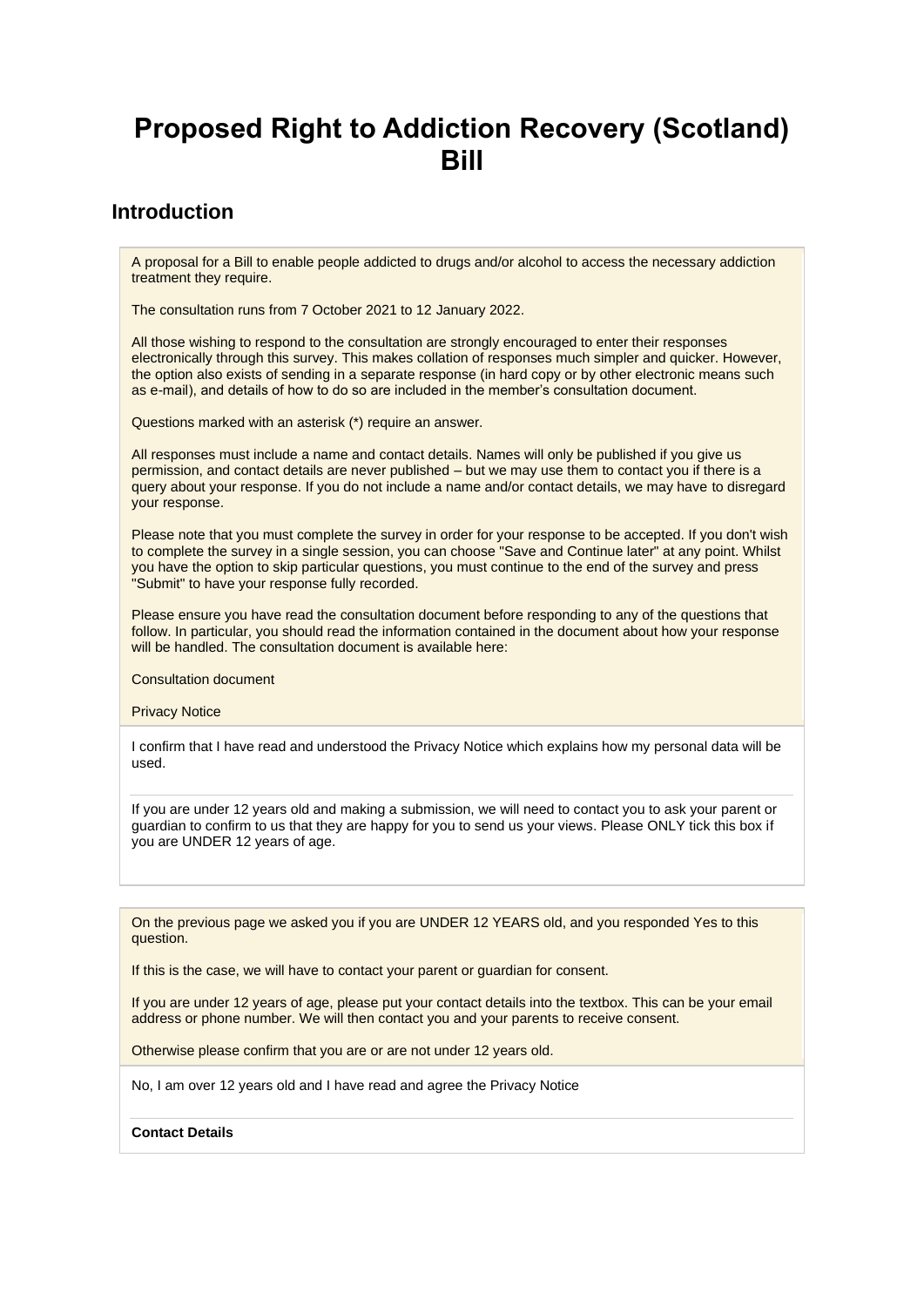# **About you**

Please choose whether you are responding as an individual or on behalf of an organisation. Note: If you choose "individual" and consent to have the response published, it will appear under your own name. If you choose "on behalf of an organisation" and consent to have the response published, it will be published under the organisation's name.

an individual

Which of the following best describes you? (If you are a professional or academic, but not in a subject relevant to the consultation, please choose "Member of the public".)

Professional with experience in a relevant subject

#### **Optional: You may wish to explain briefly what expertise or experience you have that is relevant to the subject-matter of the consultation:**

I was the Creator of and Former Counselling Co-ordinator of Grampian Addiction Problems Service which provided Advice, Counselling and Support to persons addicted to Drugs & Alcohol and their Parents, Family and Friends. We also provided Public Awareness and Education to Schools, Colleges throughout Grampian, Moray and the Highland Regions of Scotland from 1990 till 2004 when our funding was stopped because we disagreed with the then SNP Scottish Government on an Addicts Right to treatment. Which we believed should be at time of need. We also campaigned against the SNP withdrawal of access to Residential Rehabilitation and ongoing support. We did not believe that Addicts should be being "parked" on Methadone and other addictive prescription drugs for life.

Please select the category which best describes your organisation

*No Response*

Please choose one of the following:

I am content for this response to be published and attributed to me or my organisation

Please provide your Full Name or the name of your organisation. (Note: the name will not be published if you have asked for the response to be anonymous or "not for publication". Otherwise this is the name that will be published with your response).

Mrs Janet H Jess B.A. (Hons)

Please provide details of a way in which we can contact you if there are queries regarding your response. Email is preferred but you can also provide a postal address or phone number.

We will not publish these details.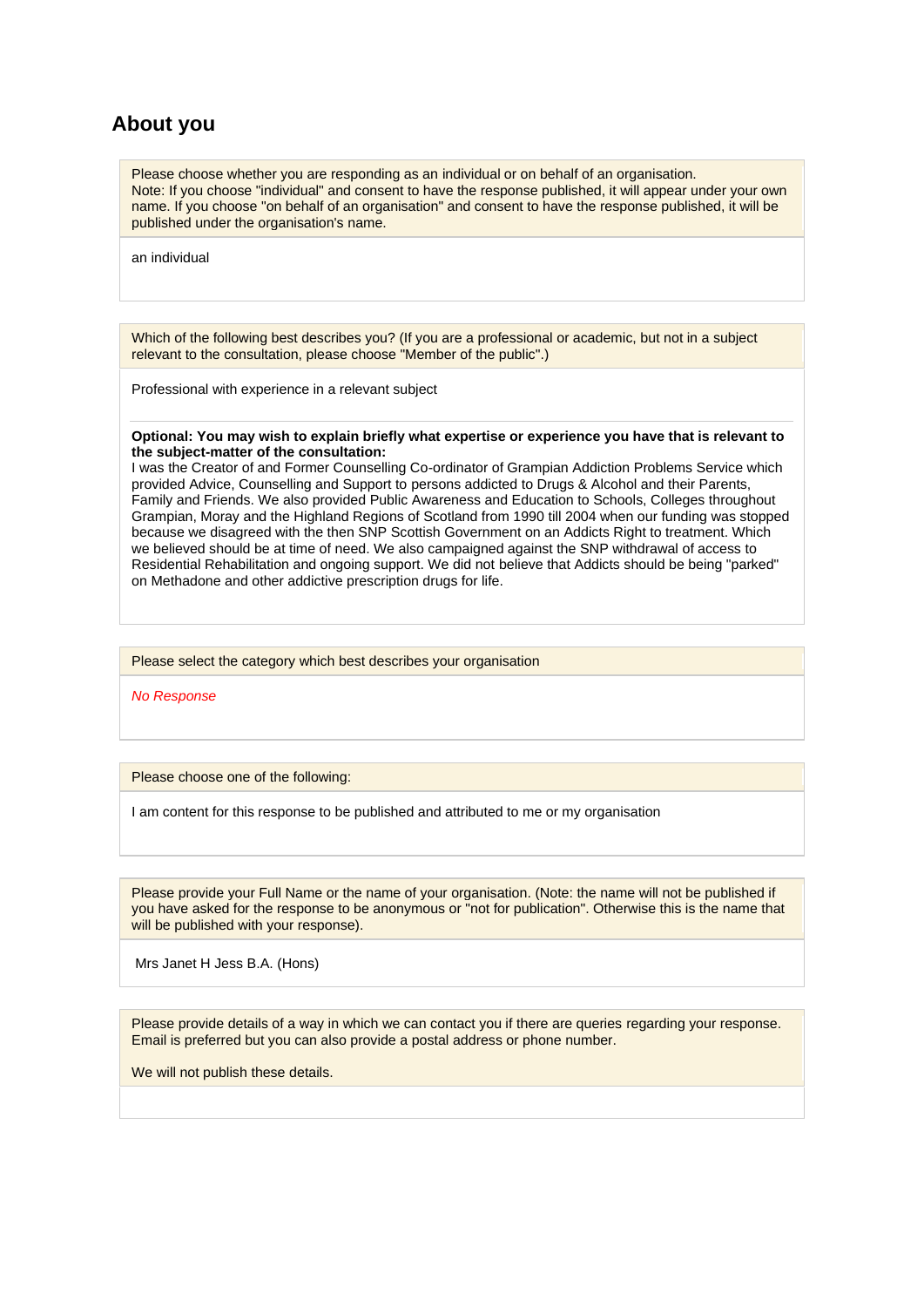# **Aim and Approach - Note: All answers to the questions in this section may be published (unless your response is "not for publication").**

Q1. Which of the following best expresses your view of the proposed Bill?

Partially supportive

#### **Please explain the reasons for your response. We would welcome comments on any experience you have had of accessing, or trying to access, addiction treatment.**

For many years the treatment and support services ha been woefully inadequate with to much reliance on alternative prescribing and not enough access to qualified counselling and support services which look at the addict as a person with a physical and mental health problem. To often there is not immediate access to services at the time the person seeks help. To often the person is fobbed of or pressurised to go down the alternative prescribing route which sees them consuming their prescribed drug at the local chemist or at home and then spending the rest of the day seeking their drug of choice, for example street heroin to top up on. The end result is dual use which we all know is the main contributor to drug overdose and death. The SNP Governments plan to create Consumption Rooms does nothing to address this. Currently addicts, particularly those who are permitted to consume the prescribed drugs at home are often using their prescription drugs as collateral to purchase their street heroin supply. Methadone and other Opioids now have a street value of their own. As has Benzodiazepines and similar prescription only substances. Residential Rehabilitation :- On too many occasions our agency witnessed addicts being denied access to previously available residential rehabilitation on the grounds of cost or because the NHS Health & Social Services did not agree with the patients General Practitioners assessment of need. Patients views on what they thought would help them was ignored until on many occasions the next time the Counsellor or GP saw them was in the local Police Morgue. Addicts are people. Human beings often from less well off backgrounds but not all. Addiction is no respect or of Class or Social Status. Addicts need to be seen in the round. What other health needs they require, for example many are Hep C /HIV/ AIDS positive. Many are malnourished, homeless and poorly supported by their exasperated Parents and Family. Many have missed schooling. All these factors need proper assessment and a common sense approach which can best be enabled and developed in a supportive residential setting. Not in a ten minute appointment with a Methadone Support Counsellor prior to entry to the programme or in a Consumption Room up a back Street.

Q2. Do you think legislation is required, or are there other ways in which the proposed Bill's aims could be achieved more effectively? Please explain the reasons for your response.

I am totally opposed to legalisation of drugs. However I do agree that gradual drug withdrawal in a residential hospital setting by using the Addicted Persons drug of choice has had a history of success. Again it is a long term treatment programme and as far as I am aware not readily available at this time in the SNHS. I am also opposed to the decriminalisation of possession for own use. It not only does nothing to stop drug use/misuse and supply, it places the onus on Scottish Police to determine wether it is for personal use or supply and does nothing to stop Scotland's disgraceful drug death record.

Q3. How do you think the right to treatment established in the Bill would be most effectively implemented and enforced? Tick all options that apply.

Duty on Scottish Ministers

Duty on Health Boards

Duty on Integration Joint Boards (IJB's)

Established targets/standards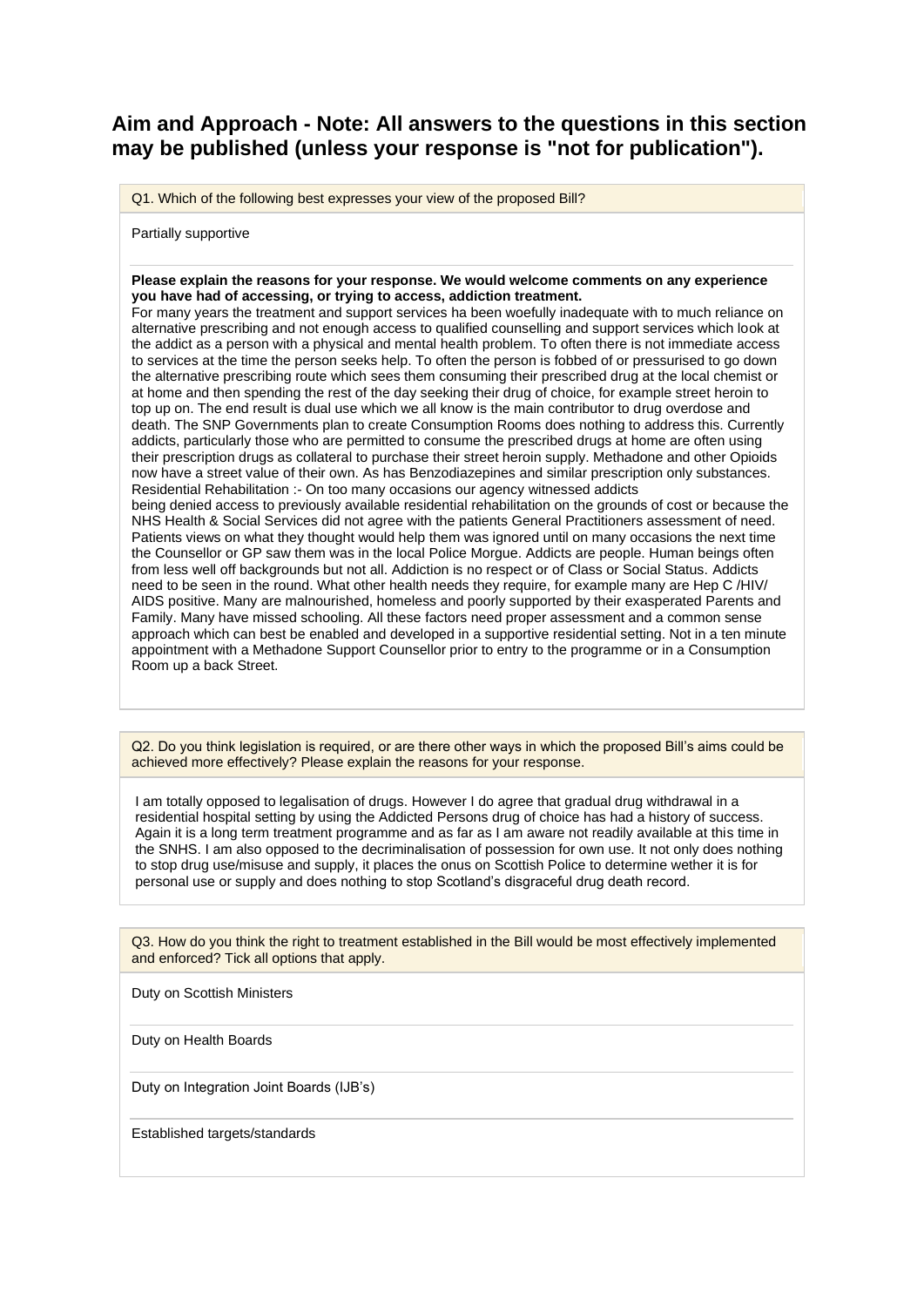Q3. How do you think the right to treatment established in the Bill would be most effectively implemented and enforced? Tick all options that apply.

Requirement for the Scottish Government to report progress on duty

Q4. Which of the following best expresses your view of creating a specific complaints procedure, in addition to the existing NHS complaints procedure?

Fully supportive

#### **Please explain the reasons for your response. We would welcome comments on any experience you have had with the existing NHS complaints procedure.**

NHS Drug & Alcohol Treatment Programmes have been notorious for their failure to act and record complaints. To many complaints are not taken seriously or get lost in the system. Drug Addicted Patients complaints about lack of access to treatment has for to long been at the bottom of the pile. Therefore a specific complaints procedure is essential. One which should also be carefully monitored and recorded.

Q5. Which of the following best expresses your view of allowing those suffering from addiction to choose a preferred treatment option, and for them to receive that option unless deemed harmful by a medical professional?

Fully supportive

**Please explain the reasons for your response. We would welcome suggestions about how this could work in practice.**

For all the reasons expressed previously.

Q6. Which of the following best expresses your view of the proposed Bill seeking to prevent treatment being refused?

Fully supportive

**Please explain the reasons for your response. We would welcome suggestions about how this could work in practice.**

For my reasons expressed previously.

Q7. Which of the following best expresses your view of requiring the Scottish Government to establish a national funding scheme?

Fully supportive

### **Financial Implications**